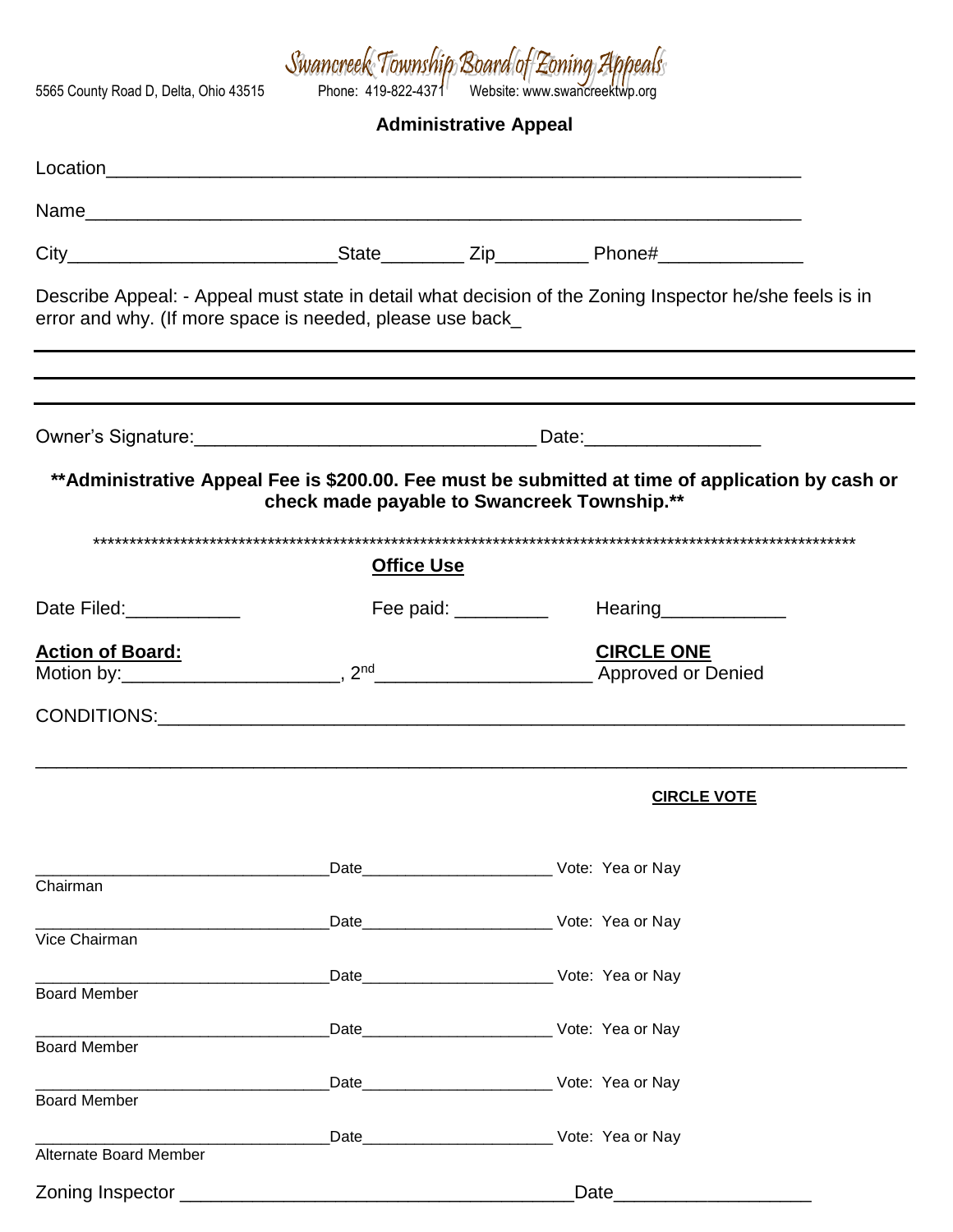## **Standards Set Described in Article100-21.5**

1. Location, size and character as it relates to the development of the surrounding neighborhood and regulations of applicable zoning district.

VOTE:

2. Impact on vehicular and pedestrian traffic.

VOTE:

3. Any possible nuisance emanating from the proposed use.

VOTE:

4. Location, height, nature of buildings and other structures as they relate to appropriate development and use of adjacent lands and buildings and how the proposed use affects values of other lands.

VOTE:

5. Whether the proposed use will be harmonious with the physical and economic aspects of the adjacent property.

VOTE:

6. The necessity of the proposed use for public convenience at this location.

VOTE:

7. Will the proposed use protect the public health, safety, and welfare.

VOTE:

8. The effect the proposed use will have on the value of other property in the area in which it is to be located.

VOTE: